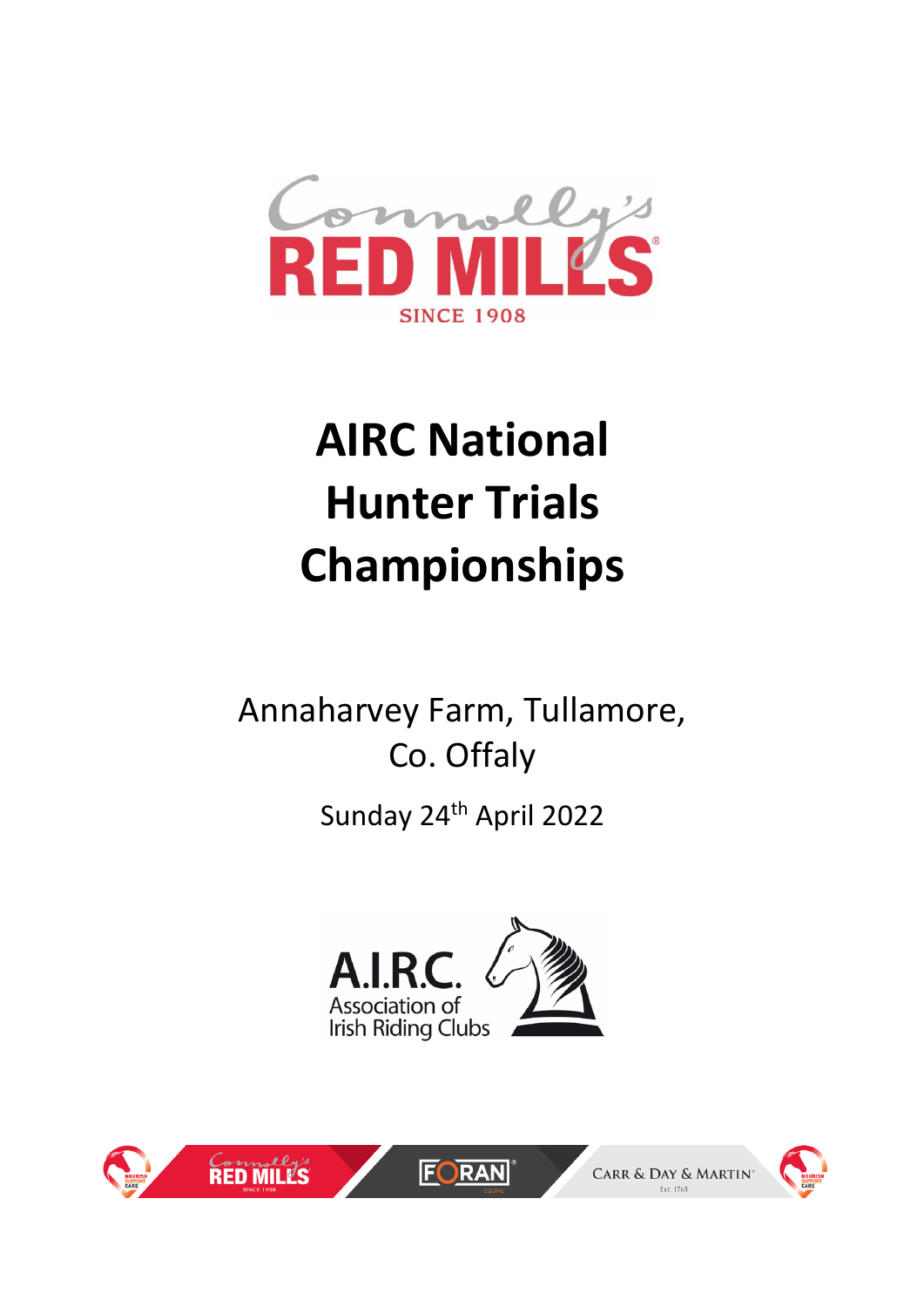Association of Irish Riding Clubs National Hunter Trials Championships



# The Association of Irish Riding Clubs would like to express its sincere thanks to the following:

Technical Delegate: **Tony Ennis**

Scorer: **David Abbott & Donna Ryan**

> Cross-Country Timers: **Orla and Joe Carroll**

> > Commentator: **Aisling Lockhart**

Fence Judges: **Friends of AIRC**

Medical Personnel: **Order of Malta**

We would like to thank our all of our volunteers for their valued help during today's competition, without it, it would have been impossible to stage the event.

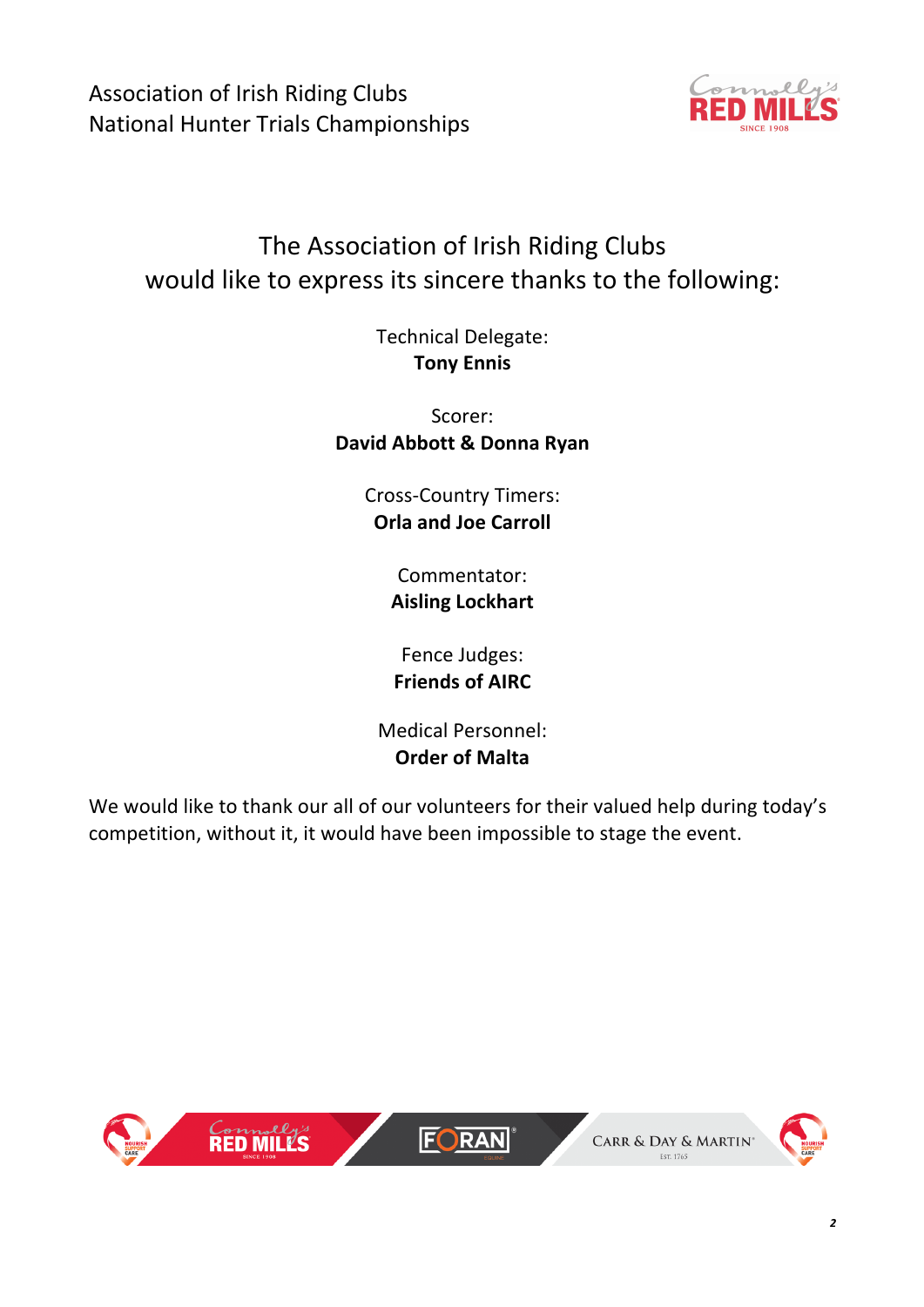## Association of Irish Riding Clubs National Hunter Trials Championships



#### **Disclaimer of Liability**

Save for death or personal injury caused by the neglect of the organisers or anyone for whom in law are responsible, neither the organisers of the Event, nor any agent, employee or representative thereof accepts any liability for any accident, however caused, nor for any loss, damage, injury, illness to horses, owners, riders, riders, spectators, landowner any persons or property whatsoever, whether caused by their negligence, breach of contract, or in any other way whatsoever.

#### **Safety**

The organisers of this event have taken reasonable precautions to ensure the safety of everyone present. For these measures to be effective, everyone must take all reasonable precautions to avoid and prevent accidents occurring and follow the instructions of the organisers and all officials and stewards.

#### **Photographic rights**

Competitors and their guardians hereby give permission for any photographic and/or film or TV footage taken of persons or horses taking part in A.I.R.C. events to be used and published in any media whatsoever for editorial purposes, press information or advertising by or on behalf of the A.I.R.C. and/or official sponsors of the A.I.R.C.

#### **Queries / Objections**

Provisional online scoring will be available on www.airc.ie during this event so you can check your progress throughout the competition.

It must be noted that it is provisional and provided for information purposes. Any queries that you may have, must be submitted via WhatsApp, telephone or email on the day of the competition.

No queries will be entertained after 30 minutes of the result being declared for the competition.

#### **Scores & Prize-giving**

Results will be available on www.airc.ie during this event.

Prizes can be collected 40 mins after the results of your competition have been published and there are no outstanding queries. You must present your membership card in order to collect your rosette or prize.

We may hold a number of prize-giving ceremonies on the day and details will be circulated on the day.

We would ask the winners of each class to attend in riding attire so a photograph can be taken when collecting their prize.

#### **Litter**

Out of respect of the landowners, we ask you all to bring home your rubbish and to leave the field as you found it.

#### **Dogs**

All dogs must be kept on a lead at all times.

#### **We wish all of our competitors the best of luck!**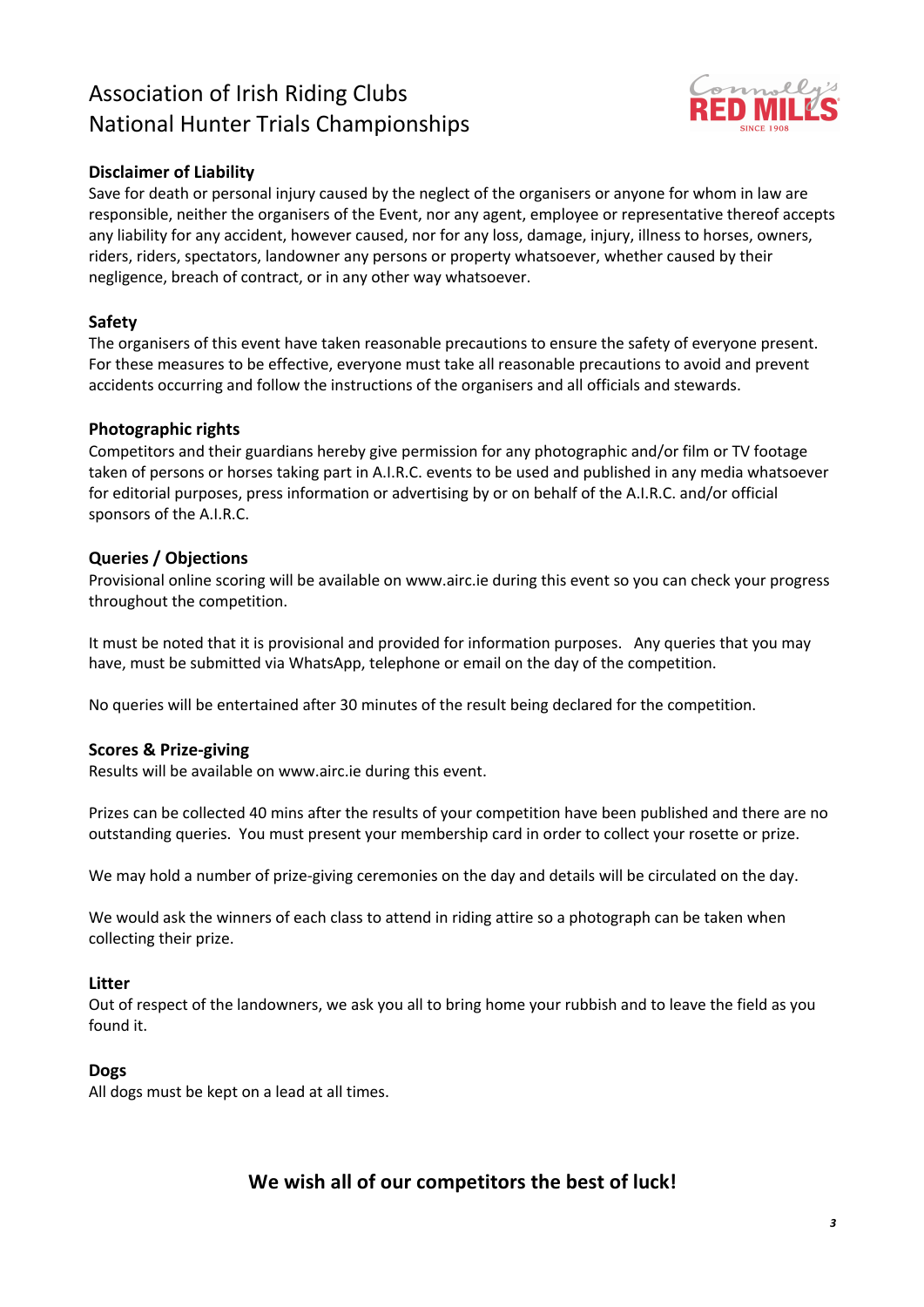## Association of Irish Riding Clubs National Hunter Trials Championships



# **Timetable of Competitions**

| <b>Competition</b>           | <b>Entries</b> | <b>No</b>  | XC Course Code Start Time End Time |       |       |
|------------------------------|----------------|------------|------------------------------------|-------|-------|
| RC 80 Pairs                  | 14             | 1 to 15    | Orange                             | 10:30 | 10:58 |
| <b>Young Horse</b>           | 13             | 17 to 29   | Orange                             | 11:13 | 11:39 |
| RC 80 Championship           | 58             | 32 to 89   | Orange                             | 11:54 | 13:21 |
| RC 90 Pairs                  |                | 92 to 100  | Yellow                             | 13:31 | 13:49 |
| RC 90 Championship           | 45             | 103 to 147 | Yellow                             | 13:59 | 15:06 |
| <b>Mixed Pairs</b>           | 4              | 150 to 153 | Pink                               | 15:16 | 15:24 |
| RC 100 Championship          | 22             | 155 to 185 | Pink                               | 15:39 | 16:23 |
| RC 110 & RC 120 Championship | $\overline{2}$ | 188 to 189 | Green                              | 16:33 | 16:37 |

**Please present for your competition on time!**

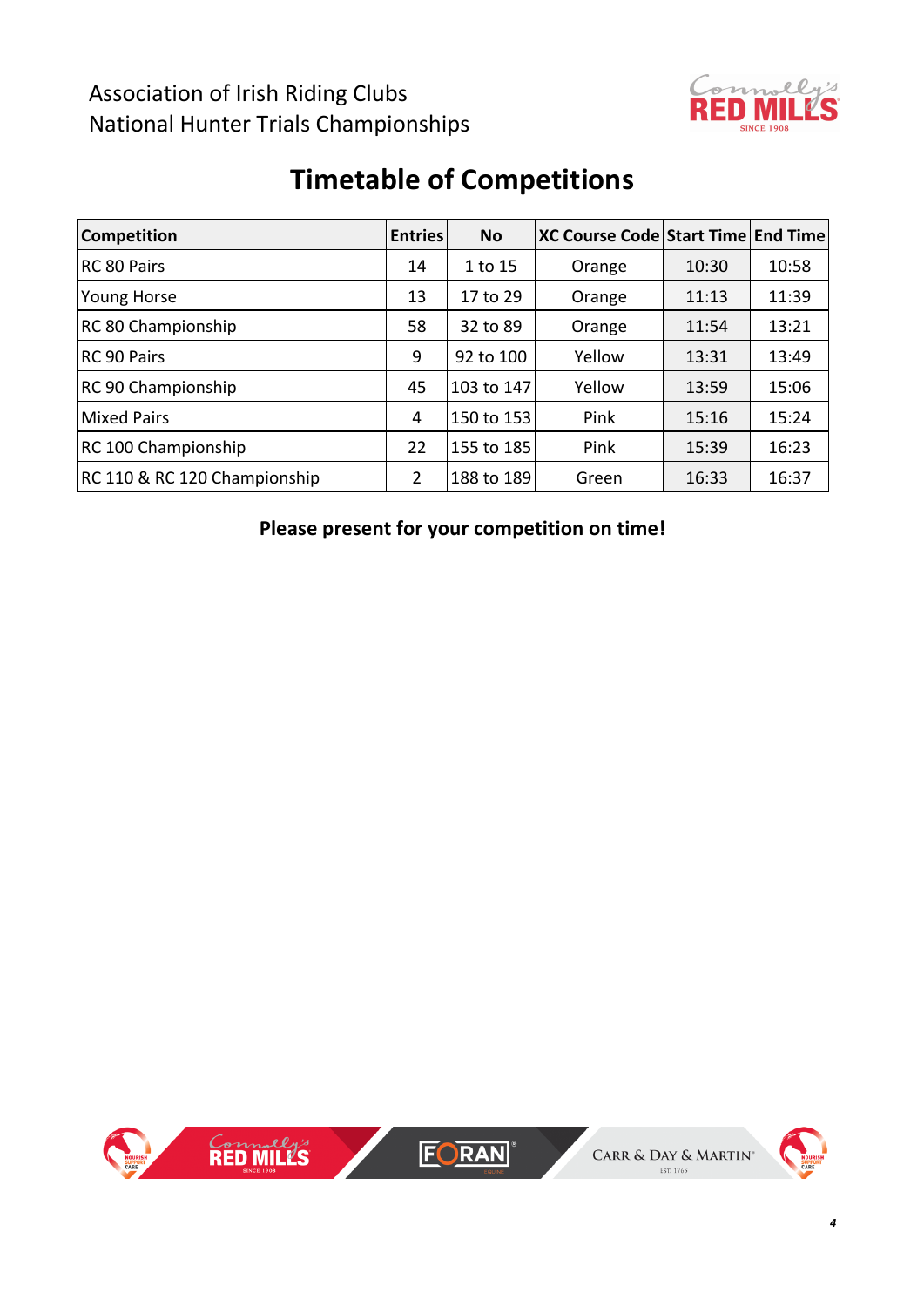#### AIRC National Hunter Trials Championships



| Time  | No.          | Rider<br>Club                               | Horse<br>Sex, Colour, Height, Breed, Year Foaled<br>Sire, Dam, Breeder                                               | Jumping<br><b>Penalties</b> | <b>Actual Time</b> | Time<br><b>Penalties</b> | <b>Total</b> |
|-------|--------------|---------------------------------------------|----------------------------------------------------------------------------------------------------------------------|-----------------------------|--------------------|--------------------------|--------------|
|       |              |                                             | <b>RC 80 Pairs</b>                                                                                                   |                             |                    |                          |              |
| 10:34 | $\mathbf{1}$ | Deirdre Cronin<br>Castle Carraig            | Ardsbeg Buddy<br>Gelding, B, O, CP, 2017<br>Lakeside Tim, Ardsbeg Fresco, Tony Mulhern                               |                             |                    |                          |              |
| 10:34 | 1            | Louise Begley<br>Kilrainy                   | <b>Tara Durrow Magic</b><br>Mare, RO, 0, ID, 2013<br>Roadside True Blue, Merry Magic, John Burke                     |                             |                    |                          |              |
| 10:36 | 2            | Aoife Haugh<br>Castle Carraig               | Aughatubber Rock Star<br>Gelding, GR, 0, ISH, 2015<br>Emperor Augustus (USA), Aughatubber Wood, Mary Mc Carthy       |                             |                    |                          |              |
| 10:36 | 2            | Emma Glynn<br>South Roscommon               | Kingdom Himself<br>Gelding, GR, 0, ISH, 2016<br>Fintan Himself, Kingdom Lady, Michael Scanlon                        |                             |                    |                          |              |
| 10:38 | 3            | Anne Nixon WD<br>Mosstown                   | Its Miller Time<br>Gelding, GR, 0, ISH, 2008<br>Prince Of Thieves, Aran Lia, Debbie Redahan                          |                             |                    |                          |              |
| 10:38 | 3            | Ann Marie Doyle WD<br>Mosstown              | Whitewood Rodge<br>Gelding, B, 0, IRC, 2006<br>Not Recorded, Not Recorded, Not Recorded                              |                             |                    |                          |              |
| 10:40 | 4            | Lisa O'Neill<br>Thomastown and District     | Mon Petit Chou<br>Gelding, GR, 0, UNK, 2009<br>Not Recorded, Not Recorded, Not Recorded                              |                             |                    |                          |              |
| 10:40 | 4            | Gillian Hennessy<br>Thomastown and District | Ridgecross Calm Breeze<br>Gelding, GR, 0, ISH, 2013<br>Sir Stormy Breeze, Sparra Chaladh Bhfuinnse, Christy Haughney |                             |                    |                          |              |
| 10:42 | 5            | Finola Clogher<br>Kilrainy                  | Killallon Grey Mist<br>Gelding, GR, 0, ISP, 2015<br>Dunbeggan Grey Mist, Clochbhui Saoirse, Laura Connell            |                             |                    |                          |              |
| 10:42 | 5            | Kim Gannon<br>Kilrainy                      | <b>Tullycommon Hamish</b><br>Gelding, GR, 0, UNK, 2013<br>Not Recorded, Not Recorded, Not Recorded                   |                             |                    |                          |              |
| 10:44 | 6            | Jeanette Foster<br>Clonshire                | <b>Badgers Hero</b><br>Gelding, B, 0, UNK, 2014<br>Not Recorded, Not Recorded, Not Recorded                          |                             |                    |                          |              |
| 10:44 | 6            | Tara Gavin<br>Thomastown and District       | Cullohill Guzzler<br>Mare, SK, 0, UNK, 2016<br>Not Recorded, Not Recorded, Not Recorded                              |                             |                    |                          |              |
| 10:46 | 7            | Merit Myrberg<br>Mullingar                  | Kelton Jacob<br>Gelding, B, 0, UNK, 2006<br>Not Recorded, Not Recorded, Not Recorded                                 |                             |                    |                          |              |
| 10:46 | 7            | Astrid Martini Facio<br>Mullingar           | Kilrodan Blue Chip<br>Mare, B, 0, ISH, 2015<br>Boherdeal Clover, Kilrodan Madonna, John Craig                        |                             |                    |                          |              |
| 10:48 | 8            | Dawn McAllister<br>Inishowen                | Farrah<br>Mare, GR, 0, UNK, 2011<br>Not Recorded, Not Recorded, Not Recorded                                         |                             |                    |                          |              |
| 10:48 | 8            | Samantha O'Neill<br>Inishowen               | Moytown Joey<br>Gelding, DN, 160, CP, 2012<br>Moonlight Silver Shadow, Cumarfort Chessy, James J Camon               |                             |                    |                          |              |
| 10:50 | 9            | Mary O'Keeffe<br>Thomastown and District    | Shish Ka Bob<br>Gelding, GR, 0, UNK, 2001<br>Not Recorded, Not Recorded, Not Recorded                                |                             |                    |                          |              |
| 10:50 | 9            | Margaret Wallace<br>Thomastown and District | The Unknown Soldier<br>Gelding, B, 168, UNK, 2003<br>Not Recorded, Not Recorded, Not Recorded                        |                             |                    |                          |              |
| 10:52 | 10           | <b>Therese Anderson</b><br>Benbulben        | Killian Boy<br>Stallion, GR, 0, CP, 2007<br>Kilmore Diamond, Ballinahown Sally, Luke Delaney                         |                             |                    |                          |              |
| 10:52 | 10           | Beverley Ann Slack<br>Stracomer             | Rainbow Dancer<br>Mare, CH, 0, ISH, 2014<br>Crosstown Dancer, Ballysheil Rainbow, Conor Minnock                      |                             |                    |                          |              |
| 10:54 | 11           | Joey Cullen<br>Thomastown and District      | Joey Cracker<br>Gelding, B, 0, ISH, 2004<br>Rantis Diamond, Monique of Annestown, Thomas Beresford                   |                             |                    |                          |              |
| 10:54 | 11           | Rachel O'Connell<br>Thomastown and District | Postal Code (IRE)<br>Gelding, BR, 0, TB, 2005<br>Norwich, Miss Eurolink, V Wilkinson                                 |                             |                    |                          |              |
| 10:56 | 12           | Finola Murphy<br>Benbulben                  | Pot O Honey<br>Mare, DN, 0, ISH, 2012<br>Killea Island, Fernhill Lass, Kevin Bermingham                              |                             |                    |                          |              |
| 10:56 | 12           | Nicola Coxford<br>Inishowen                 | Luz De La Luna<br>Mare, RO, 0, UNK, 2015<br>Not Recorded, Ballinasloe Pride, Lynda Fitzsimmons                       |                             |                    |                          |              |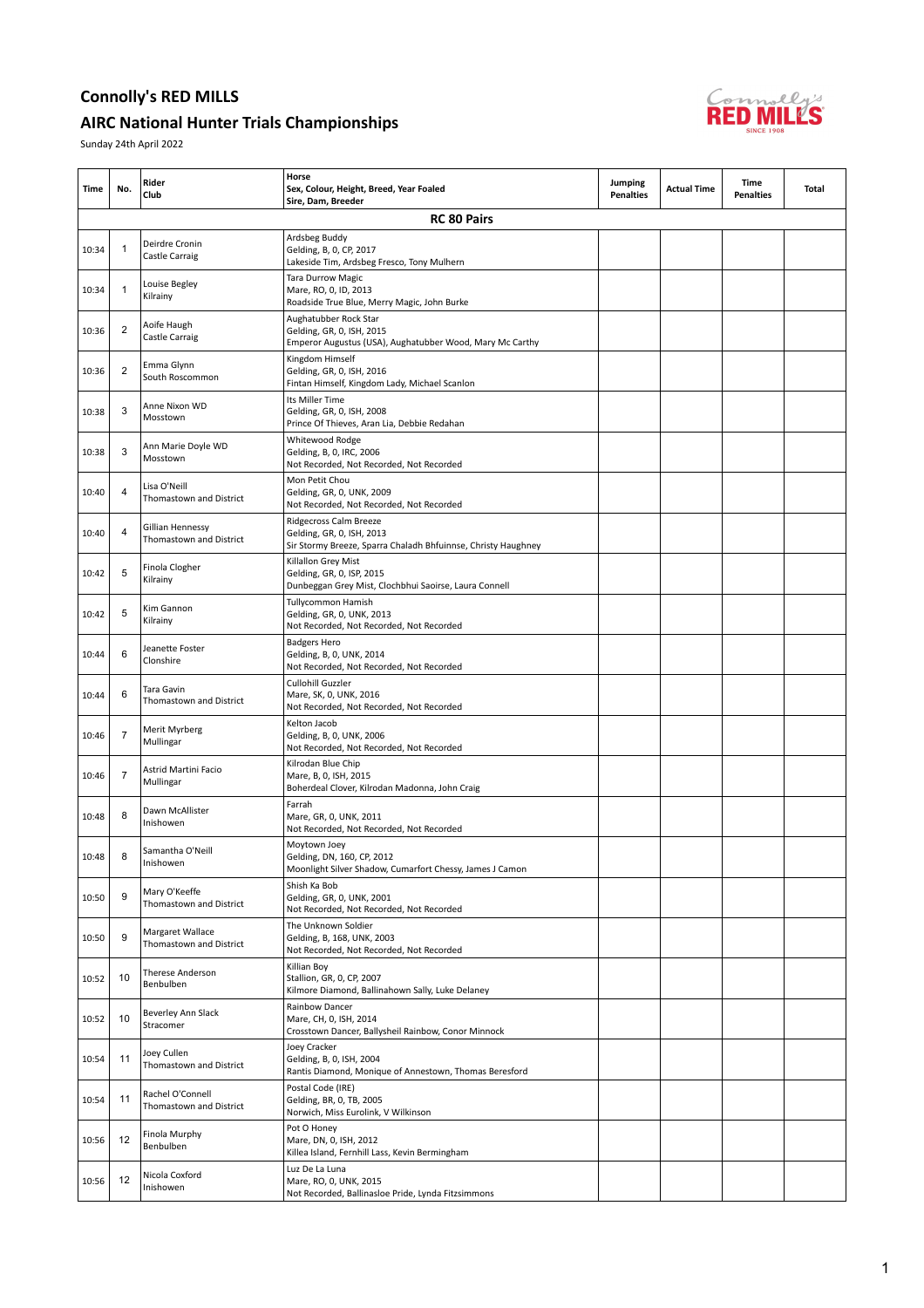#### AIRC National Hunter Trials Championships



| Time  | No. | Rider<br>Club                              | Horse<br>Sex, Colour, Height, Breed, Year Foaled<br>Sire, Dam, Breeder                                      | Jumping<br><b>Penalties</b> | <b>Actual Time</b> | Time<br><b>Penalties</b> | Total |
|-------|-----|--------------------------------------------|-------------------------------------------------------------------------------------------------------------|-----------------------------|--------------------|--------------------------|-------|
| 10:58 | 14  | Lesley McMorris<br>Inishowen               | Above and Beyond<br>Gelding, SK, 0, ISH, 2004<br>Cavalier Two For Joy, Ginger Fits, Finbar McCaul           |                             |                    |                          |       |
| 10:58 | 14  | Claire Kirkwood<br>Inishowen               | Dominoes Way<br>Gelding, AP, 0, UNK, 2008<br>Not Recorded, Not Recorded, Not Recorded                       |                             |                    |                          |       |
| 11:00 | 15  | John Miland<br>Dalysgrove                  | Firtown Rose<br>Mare, BL, 0, IRC, 2013<br>Firtown Boy, The Captains Answer, Laurence Raftery                |                             |                    |                          |       |
| 11:00 | 15  | Emma Glynn<br>South Roscommon              | Kingdom Himself<br>Gelding, GR, 0, ISH, 2016<br>Fintan Himself, Kingdom Lady, Michael Scanlon               |                             |                    |                          |       |
|       |     |                                            | <b>Young Horse</b>                                                                                          |                             |                    |                          |       |
| 10:30 | 17  | Simon Probin<br>Mill Road                  | Kiltiernan Jim<br>Gelding, B, 0, UNK, 2017<br>Not Recorded, Not Recorded, Not Recorded                      |                             |                    |                          |       |
| 11:02 | 18  | Simon Probin<br>Mill Road                  | Stillbrook Lizzie<br>Mare, GR, 0, ISH, 2018<br>Sirillio, Stillbrook Katie, David Wallis                     |                             |                    |                          |       |
| 11:13 | 19  | Lisa Cusack<br>Annaharvey                  | AJs Carrabawn Cruise<br>Gelding, CH, 0, ISH, 2018<br>Carrabawn Cross, Drumneath Antwerp Cruise, Paula Tracy |                             |                    |                          |       |
| 11:15 | 20  | Siobhan Garret Cooney<br>Burren            | Fortane Aran<br>Gelding, GR, 0, CP, 2017<br>Lishmar Shadow, Kilconly Girl, Brian Tuohy                      |                             |                    |                          |       |
| 11:17 | 21  | Lorraine Kennedy<br>Annaharvey             | Wild Atlantic Candy<br>Gelding, B, 0, ISH, 2017<br>Sligo Candy Boy, Athlantic Harper, Kevin Duffy           |                             |                    |                          |       |
| 11:19 | 22  | Olivia Connolly<br>Lisduff                 | <b>Heatherview Louis</b><br>Gelding, GR, 0, CP, 2018<br>Clooshgreen Prince, Cloosh Lady, Pauline Casey      |                             |                    |                          |       |
| 11:21 | 23  | Megan Larkin<br>Castledermot               | Killagha Lucky Cat<br>Mare, GR, 0, ISH, 2017<br>Cougar, Killagha Lucky One, Jarlath McCarthy                |                             |                    |                          |       |
| 11:23 | 24  | Patricia Molloy<br>Thomastown and District | Moonlight Shadow II<br>Gelding, GR, 0, CP, 2018<br>Loughmor Rambler, Moonlight Sally, Andrew Tierney        |                             |                    |                          |       |
| 11:25 | 25  | Stephen Greene<br><b>Tir Conaill</b>       | Ri Na Rosann<br>Gelding, B, 0, UNK, 2018<br>Not Recorded, Not Recorded, Not Recorded                        |                             |                    |                          |       |
| 11:27 | 26  | <b>Brigid Neill</b><br>Mill Road           | Wilma Hazy Storm<br>Gelding, DN, 0, CP, 2018<br>Atlantic Hazy Storm, Erne Gael, William Heavin              |                             |                    |                          |       |
| 11:29 | 27  | John Coughlan<br>Thomastown and District   | Killea Abbie<br>Mare, B, 0, ISH, 2017<br>Killea Hill View, Buncam Lady, Agnes Kenneally                     |                             |                    |                          |       |
| 11:31 | 28  | Patricia Ward<br><b>Tir Conaill</b>        | Silverspring Coolfin<br>Mare, DN, 0, UNK, 2018<br>Coolfin Dynamite, Not Recorded, Olivia Johnson            |                             |                    |                          |       |
| 11:33 | 29  | Simon Probin<br>Mill Road                  | Colour Wise<br>Gelding, PI, 0, UNK, 2018<br>Not Recorded, Not Recorded, Not Recorded                        |                             |                    |                          |       |
|       |     |                                            | <b>RC 80 Championship</b>                                                                                   |                             |                    |                          |       |
| 10:32 | 32  | Aisling Lockhart<br>Annaharvey             | Annaharvey Royal Touch<br>Mare, B, 0, ISH, 2004<br>Touchdown, Annaharvey Royale, Sam Deverell               |                             |                    |                          |       |
| 11:54 | 33  | Lauren Kerins<br>Westport                  | Lankill Lad<br>Gelding, GR, 0, CP, 2012<br>Dunally Lad, Dolly, Owen Hughes                                  |                             |                    |                          |       |
| 11:55 | 34  | Ciara Molloy<br>Arderin                    | Lowertown Miss Elsie<br>Mare, GR, 0, ISH, 2014<br>Rosheen Yeats, Sally Mills Lady, Ken Bryan                |                             |                    |                          |       |
| 11:57 | 35  | Breda Quinlan<br>Arderin                   | Ballinagough Rosie<br>Mare, BR, 0, UNK, 2010<br>Not Recorded, Not Recorded, Not Recorded                    |                             |                    |                          |       |
| 11:58 | 36  | Siobhan O'Brien<br>Mullingar               | <b>Ballyrue Sky</b><br>Mare, B, 0, UNK, 2011<br>Not Recorded, Not Recorded, Not Recorded                    |                             |                    |                          |       |
| 12:00 | 37  | Lara Brennan<br>Killcarrick                | Bow II<br>Gelding, CH, 0, UNK, 2012<br>Not Recorded, Not Recorded, Not Recorded                             |                             |                    |                          |       |
| 12:01 | 38  | Susan Gorman<br>Mullingar                  | Castlegregory Mazie<br>Mare, GR, 0, UNK, 2006<br>Not Recorded, Not Recorded, Not Recorded                   |                             |                    |                          |       |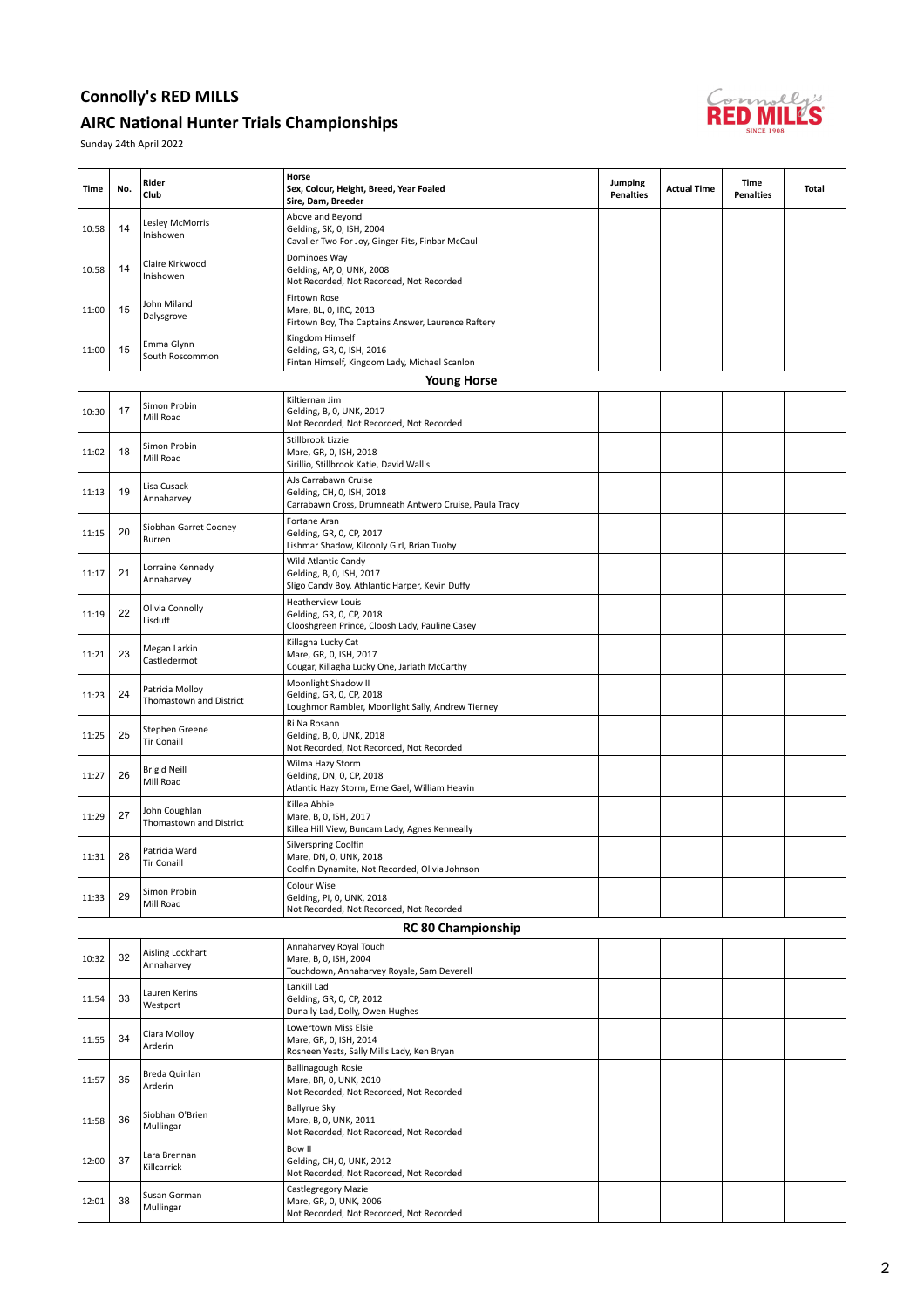#### AIRC National Hunter Trials Championships



| Time  | No. | Rider<br>Club                                   | Horse<br>Sex, Colour, Height, Breed, Year Foaled<br>Sire, Dam, Breeder                                                  | Jumping<br><b>Penalties</b> | <b>Actual Time</b> | Time<br><b>Penalties</b> | Total |
|-------|-----|-------------------------------------------------|-------------------------------------------------------------------------------------------------------------------------|-----------------------------|--------------------|--------------------------|-------|
| 12:03 | 39  | Ritva Ui Cheallaigh<br>Burren                   | Claughaun Patchy<br>Gelding, PI, 0, UNK, 2004<br>Not Recorded, Not Recorded, Not Recorded                               |                             |                    |                          |       |
| 12:04 | 40  | Andrea Woods<br>Arderin                         | Clondaw Beat (GB)<br>Gelding, B, 0, TB, 2009<br>Overbury (IRE), Lady Widd (IRE), European Property Holdings Ltd         |                             |                    |                          |       |
| 12:06 | 41  | Donna Brennan<br>Mullingar                      | Cygne<br>Gelding, BL, 0, UNK, 2016<br>Mermus R, My Black Filly, Seamus Furey                                            |                             |                    |                          |       |
| 12:07 | 42  | Ruth Hurley<br>Burren                           | Cinnabar<br>Gelding, CH, 0, UNK, 2005<br>Not Recorded, Not Recorded, Not Recorded                                       |                             |                    |                          |       |
| 12:09 | 43  | Antoinette Connolly<br>Lisduff                  | Baronstown Lady<br>Mare, SK, 143, UNK, 2000<br>Not Recorded, Not Recorded, Not Recorded                                 |                             |                    |                          |       |
| 12:10 | 44  | Dympna Gibbons<br>Nuenna Farm                   | Box L Yorky SB<br>Gelding, B, 0, UNK, 2015<br>Not Recorded, Not Recorded, Not Recorded                                  |                             |                    |                          |       |
| 12:12 | 45  | Emma Parker<br>Burren                           | <b>Fortune Shines</b><br>Mare, B, 0, ISH, 2008<br>Colin Diamond, Esker High Rise, Gearoid Mulligan                      |                             |                    |                          |       |
| 12:13 | 46  | Jeanette Foster<br>Clonshire                    | <b>Badgers Hero</b><br>Gelding, B, 0, UNK, 2014<br>Not Recorded, Not Recorded, Not Recorded                             |                             |                    |                          |       |
| 12:15 | 47  | Julie Kenny<br>Kilrainy                         | Kennas Cappagh Hill Lass<br>Mare, PI, 142, UNK, 2005<br>Not Recorded, Not Recorded, Not Recorded                        |                             |                    |                          |       |
| 12:16 | 48  | <b>Aisling Brett</b><br>Thomastown and District | Annaveigh Mac<br>Stallion, GR, 0, CP, 2011<br>Earl of Newbridge, Rocklands Abbey, John Kelly                            |                             |                    |                          |       |
| 12:18 | 49  | Grainne Healy<br>Kilrainy                       | Orlando of Araglen<br>Gelding, GR, 155, UNK, 2001<br>Not Recorded, Not Recorded, Not Recorded                           |                             |                    |                          |       |
| 12:19 | 50  | Sandra Parkinson<br>Calliaghstown               | Park Rumble<br>Gelding, GR, 0, ISH, 2015<br>Charleville Playboy, Park Ria, Gay Parkinson                                |                             |                    |                          |       |
| 12:21 | 51  | Orla Shiels<br>Thomastown and District          | Lowla<br>Mare, B, 150, UNK, 2009<br>Not Recorded, Not Recorded, Not Recorded                                            |                             |                    |                          |       |
| 12:22 | 52  | Jennifer Doyle<br>Thornton                      | Forever Fudge (IPS)<br>Gelding, B, 0, IPS, 2003<br>Glenayre Mystical Bobby, Clonross Edelweiss, Mary McLoughlin Teeling |                             |                    |                          |       |
| 12:24 | 53  | Sharon Phelan<br>Boru's                         | Daring Move (GB)<br>Mare, B, 0, TB, 2003<br>Rio De Rome (USA), Upper Mount Street (IRE), Hugh Maitland Jones            |                             |                    |                          |       |
| 12:25 | 54  | Iris Brazil<br>Mullingar                        | Poetic License<br>Stallion, B, 0, CP, 2016<br>Poetic Kelly, Little Miss Ruby, Iris Brazil                               |                             |                    |                          |       |
| 12:28 | 56  | Deirdre McDonald<br>Thomastown and District     | Supercharlieboy<br>Gelding, GR, 0, UNK, 2007<br>Not Recorded, Not Recorded, Not Recorded                                |                             |                    |                          |       |
| 12:30 | 57  | Shauna Hughes<br>Annaharvey                     | <b>Tierhogar Seve</b><br>Stallion, DN, 0, CP, 2010<br>Westonhouse Straboe Bobby, Walnut Winnie, Thomas Ryan             |                             |                    |                          |       |
| 12:31 | 58  | Laura Bohan<br>Mullingar                        | Yellowriver Diamond Dancer<br>Mare, CH, 0, ISH, 2007<br>Iroko, Tuam Diamond Lady, John Burke                            |                             |                    |                          |       |
| 12:33 | 59  | Ellen O'Toole<br>Corrib                         | Virginia Jess<br>Mare, GR, 0, CP, 2011<br>Carnabay Mirah, Sunshine Schueracher, Philip Morgan                           |                             |                    |                          |       |
| 12:34 | 60  | Aaron Grennan<br>Mosstown                       | Rosscon Camille<br>Mare, GR, 0, CP, 2008<br>Boden Park Finnard, Rosscon Cover Girl, PJ Watson                           |                             |                    |                          |       |
| 12:36 | 61  | Rose Burke<br>Dalysgrove                        | Slieve Rushen Joey<br>Stallion, GR, 0, CP, 2013<br>Glencarrig Ri, Slieve Rusheen Daisy, Tony Maguire                    |                             |                    |                          |       |
| 12:37 | 62  | Jill Brown<br>Thornton                          | Darcystown Girl<br>Mare, B, 0, ISH, 2014<br>Tolan R, My Black Filly, Seamus Furey                                       |                             |                    |                          |       |
| 12:39 | 63  | Victoria Hopkins<br>Stracomer                   | Bo Peat<br>Gelding, PI, 0, UNK, 2007<br>Not Recorded, Not Recorded, Not Recorded                                        |                             |                    |                          |       |
| 12:40 | 64  | <b>Ruth Dalton</b><br>Coole Lane                | Icarus Argenteus<br>Gelding, GR, 0, UNK, 2007<br>Not Recorded, Not Recorded, Not Recorded                               |                             |                    |                          |       |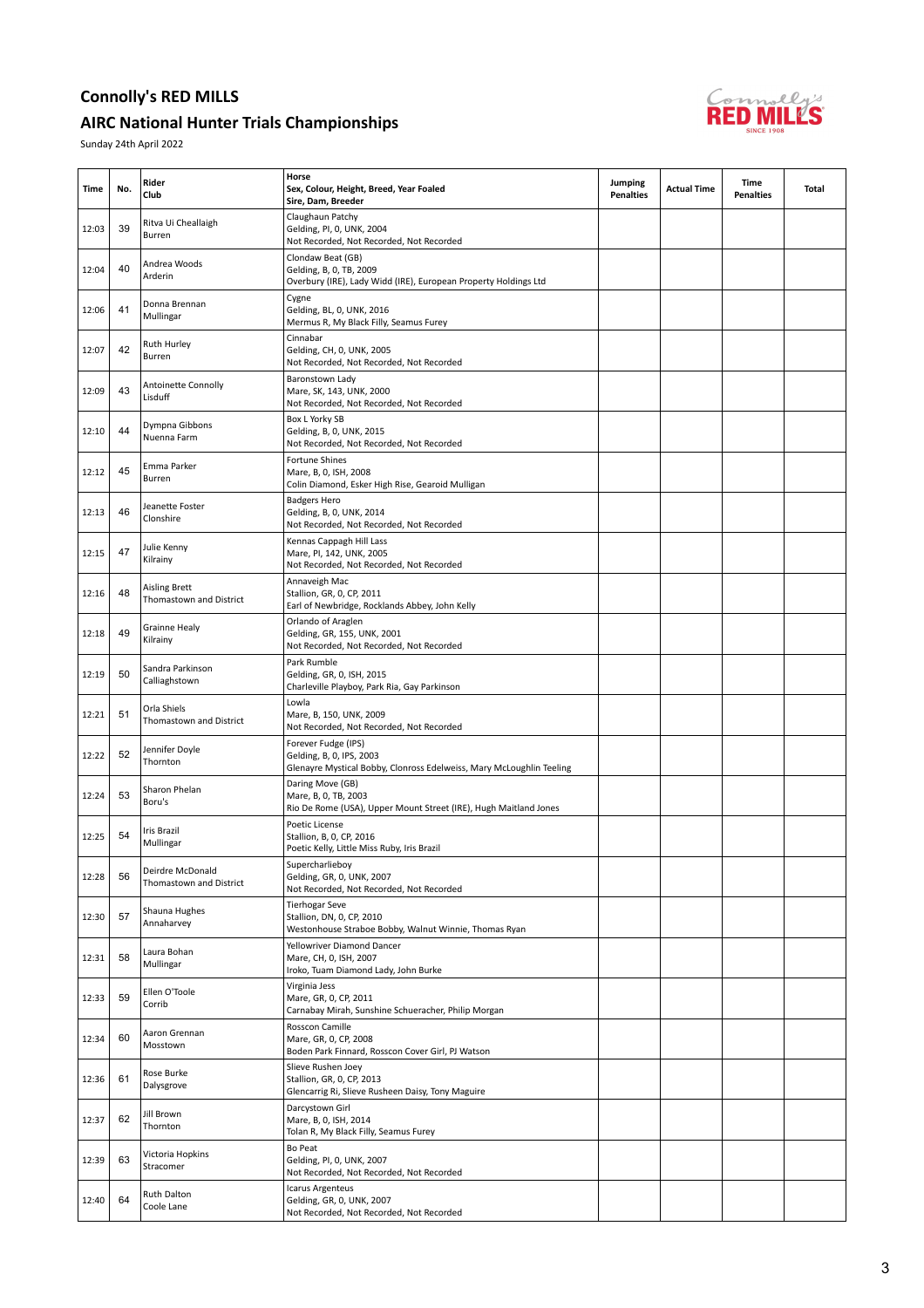#### AIRC National Hunter Trials Championships



| Time  | No. | Rider<br>Club                               | Horse<br>Sex, Colour, Height, Breed, Year Foaled<br>Sire, Dam, Breeder                                               | Jumping<br><b>Penalties</b> | <b>Actual Time</b> | Time<br><b>Penalties</b> | Total |
|-------|-----|---------------------------------------------|----------------------------------------------------------------------------------------------------------------------|-----------------------------|--------------------|--------------------------|-------|
| 12:42 | 65  | Darren Young<br>Mullingar                   | Kelton Jacob<br>Gelding, B, 0, UNK, 2006<br>Not Recorded, Not Recorded, Not Recorded                                 |                             |                    |                          |       |
| 12:43 | 66  | Lauren Kerins<br>Westport                   | Lankill Lily<br>Mare, DN, 0, CP, 2017<br>Starsky, Dolly, Owen Hughes                                                 |                             |                    |                          |       |
| 12:45 | 67  | Louise Begley<br>Kilrainy                   | <b>Tara Durrow Magic</b><br>Mare, RO, 0, ID, 2013<br>Roadside True Blue, Merry Magic, John Burke                     |                             |                    |                          |       |
| 12:46 | 68  | Aoife Haugh<br>Castle Carraig               | Aughatubber Rock Star<br>Gelding, GR, 0, ISH, 2015<br>Emperor Augustus (USA), Aughatubber Wood, Mary Mc Carthy       |                             |                    |                          |       |
| 12:48 | 69  | Deirdre Cronin<br>Castle Carraig            | Ardsbeg Buddy<br>Gelding, B, 0, CP, 2017<br>Lakeside Tim, Ardsbeg Fresco, Tony Mulhern                               |                             |                    |                          |       |
| 12:49 | 70  | Anne Nixon<br>Mosstown                      | Its Miller Time<br>Gelding, GR, 0, ISH, 2008<br>Prince Of Thieves, Aran Lia, Debbie Redahan                          |                             |                    |                          |       |
| 12:51 | 71  | Gillian Hennessy<br>Thomastown and District | Ridgecross Calm Breeze<br>Gelding, GR, 0, ISH, 2013<br>Sir Stormy Breeze, Sparra Chaladh Bhfuinnse, Christy Haughney |                             |                    |                          |       |
| 12:52 | 72  | Kim Gannon<br>Kilrainy                      | <b>Tullycommon Hamish</b><br>Gelding, GR, 0, UNK, 2013<br>Not Recorded, Not Recorded, Not Recorded                   |                             |                    |                          |       |
| 12:54 | 73  | Finola Clogher<br>Kilrainy                  | Killallon Grey Mist<br>Gelding, GR, 0, ISP, 2015<br>Dunbeggan Grey Mist, Clochbhui Saoirse, Laura Connell            |                             |                    |                          |       |
| 12:55 | 74  | Margaret Wallace<br>Thomastown and District | The Unknown Soldier<br>Gelding, B, 168, UNK, 2003<br>Not Recorded, Not Recorded, Not Recorded                        |                             |                    |                          |       |
| 12:57 | 75  | Cheryl Hayes WD<br>Golden Grove             | Gers Shanakill Daisy<br>Mare, PI, 158, UNK, 2008<br>Not Recorded, Not Recorded, Not Recorded                         |                             |                    |                          |       |
| 12:58 | 76  | Tara Gavin<br>Thomastown and District       | Cullohill Guzzler<br>Mare, SK, 0, UNK, 2016<br>Not Recorded, Not Recorded, Not Recorded                              |                             |                    |                          |       |
| 13:00 | 77  | Dawn McAllister<br>Inishowen                | Farrah<br>Mare, GR, 0, UNK, 2011<br>Not Recorded, Not Recorded, Not Recorded                                         |                             |                    |                          |       |
| 13:01 | 78  | Lisa O'Neill<br>Thomastown and District     | Mon Petit Chou<br>Gelding, GR, 0, UNK, 2009<br>Not Recorded, Not Recorded, Not Recorded                              |                             |                    |                          |       |
| 13:03 | 79  | Samantha O'Neill<br>Inishowen               | Moytown Joey<br>Gelding, DN, 160, CP, 2012<br>Moonlight Silver Shadow, Cumarfort Chessy, James J Camon               |                             |                    |                          |       |
| 13:04 | 80  | Therese Anderson<br>Benbulben               | Killian Boy<br>Stallion, GR, 0, CP, 2007<br>Kilmore Diamond, Ballinahown Sally, Luke Delaney                         |                             |                    |                          |       |
| 13:06 | 81  | Beverley Ann Slack<br>Stracomer             | Rainbow Dancer<br>Mare, CH, 0, ISH, 2014<br>Crosstown Dancer, Ballysheil Rainbow, Conor Minnock                      |                             |                    |                          |       |
| 13:07 | 82  | Rachel O'Connell<br>Thomastown and District | Postal Code (IRE)<br>Gelding, BR, 0, TB, 2005<br>Norwich, Miss Eurolink, V Wilkinson                                 |                             |                    |                          |       |
| 13:09 | 83  | Nicola Coxford<br>Inishowen                 | Luz De La Luna<br>Mare, RO, 0, UNK, 2015<br>Not Recorded, Ballinasloe Pride, Lynda Fitzsimmons                       |                             |                    |                          |       |
| 13:10 | 84  | Joey Cullen<br>Thomastown and District      | Joey Cracker<br>Gelding, B, 0, ISH, 2004<br>Rantis Diamond, Monique of Annestown, Thomas Beresford                   |                             |                    |                          |       |
| 13:12 | 85  | Claire Kirkwood<br>Inishowen                | Dominoes Way<br>Gelding, AP, 0, UNK, 2008<br>Not Recorded, Not Recorded, Not Recorded                                |                             |                    |                          |       |
| 13:13 | 86  | John Miland<br>Dalysgrove                   | Firtown Rose<br>Mare, BL, 0, IRC, 2013<br>Firtown Boy, The Captains Answer, Laurence Raftery                         |                             |                    |                          |       |
| 13:15 | 87  | Lesley McMorris<br>Inishowen                | Above and Beyond<br>Gelding, SK, 0, ISH, 2004<br>Cavalier Two For Joy, Ginger Fits, Finbar McCaul                    |                             |                    |                          |       |
| 13:16 | 88  | Astrid Martini Facio<br>Mullingar           | Kilrodan Blue Chip<br>Mare, B, 0, ISH, 2015<br>Boherdeal Clover, Kilrodan Madonna, John Craig                        |                             |                    |                          |       |
| 13:18 | 89  | Finola Murphy<br>Benbulben                  | Pot O Honey<br>Mare, DN, 0, ISH, 2012<br>Killea Island, Fernhill Lass, Kevin Bermingham                              |                             |                    |                          |       |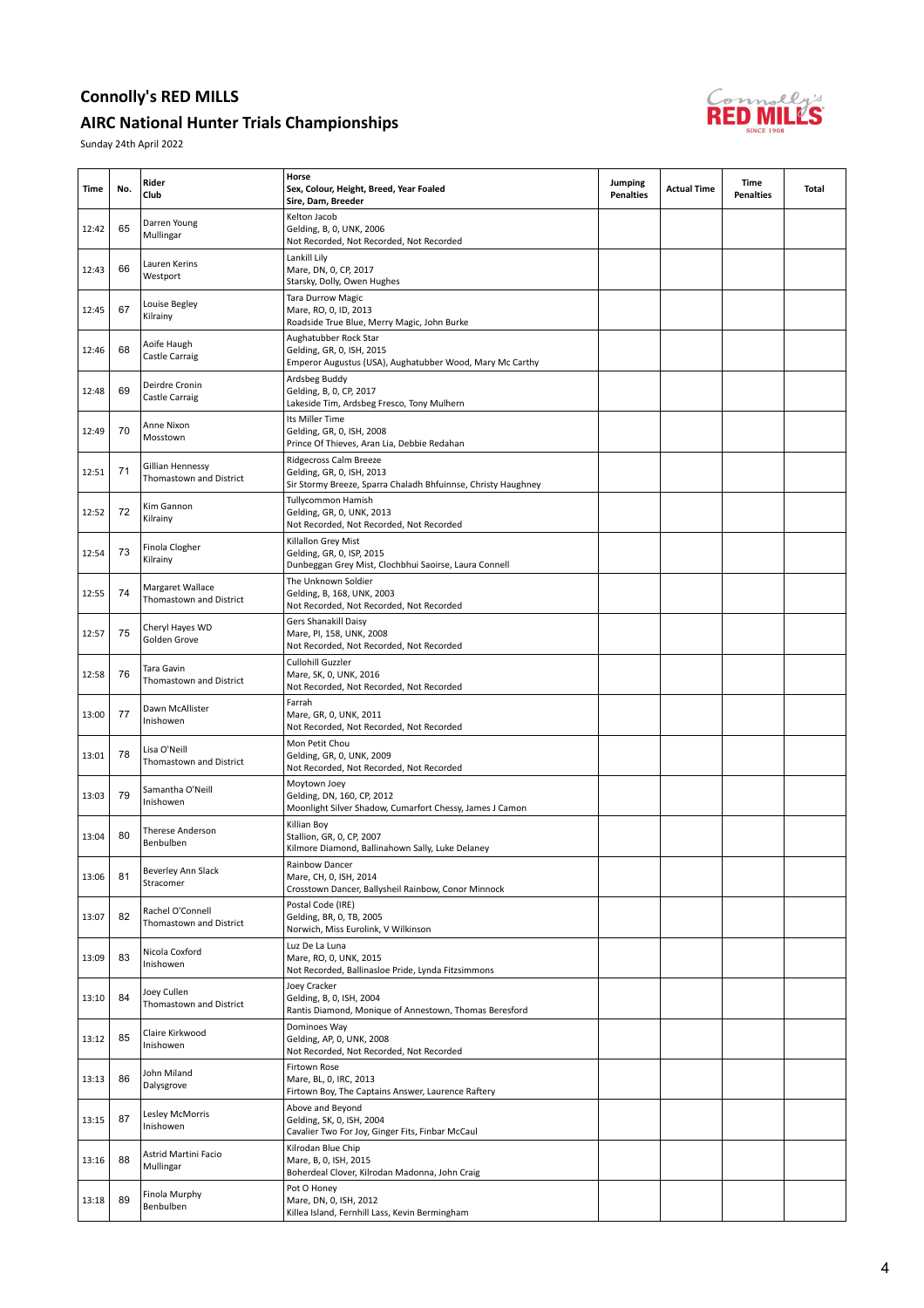#### AIRC National Hunter Trials Championships



| Time  | No. | Rider<br>Club                                 | Horse<br>Sex, Colour, Height, Breed, Year Foaled<br>Sire, Dam, Breeder                                      | Jumping<br><b>Penalties</b> | <b>Actual Time</b> | Time<br><b>Penalties</b> | Total |
|-------|-----|-----------------------------------------------|-------------------------------------------------------------------------------------------------------------|-----------------------------|--------------------|--------------------------|-------|
|       |     |                                               | <b>RC 90 Pairs</b>                                                                                          |                             |                    |                          |       |
| 13:30 | 92  | Siobhan O'Meara<br>Golden Grove               | <b>Ballaghmore Leonidas</b><br>Gelding, RO, 0, ISH, 2014<br>Rathmorragha Lark, Killea Lucy, Liam Kenneally  |                             |                    |                          |       |
| 13:30 | 92  | Tommy Ryan<br>Mullingar                       | On Yellow Island (IRE)<br>Mare, B, 0, TB, 2008<br>Stowaway (GB), Coosan Princess (IRE), Thomas Donohoe      |                             |                    |                          |       |
| 13:32 | 93  | Niamh O'Brien<br>Corrib                       | Cailin Ailinn<br>Mare, GR, 0, UNK, 2011<br>Not Recorded, Not Recorded, Not Recorded                         |                             |                    |                          |       |
| 13:34 | 94  | Ciara Shannon<br>Coole Lane                   | <b>Browneshill Barney</b><br>Gelding, CH, 0, UNK, 2010<br>Not Recorded, Not Recorded, Not Recorded          |                             |                    |                          |       |
| 13:34 | 94  | Madeleine Bradley<br>Thomastown and District  | Diamond Hollow<br>Mare, B, 0, ISH, 2013<br>Rainstown Hollow, Chip Of Diamond, Stephen Redmond               |                             |                    |                          |       |
| 13:36 | 95  | Caroline Holdwright<br>Kilrainy               | Finbar Fury<br>Gelding, B, 0, UNK, 2014<br>Not Recorded, Not Recorded, Not Recorded                         |                             |                    |                          |       |
| 13:36 | 95  | May Gilsenan<br>Kilrainy                      | Lisatara Hope<br>Mare, GR, 0, ISH, 2014<br>Kilpatrick Prince, Lisatara Betty, Oliver Higgins                |                             |                    |                          |       |
| 13:38 | 96  | Lorien Kenny<br>Castledermot                  | Cloughill Raven<br>Stallion, GR, 0, CP, 2008<br>Cloughill Island, April Raven, Desmond Harney               |                             |                    |                          |       |
| 13:38 | 96  | Lorraine Kelly<br>Castledermot                | Cobtastic<br>Mare, BL, 0, UNK, 2013<br>Not Recorded, Not Recorded, Not Recorded                             |                             |                    |                          |       |
| 13:40 | 97  | Eamonn O'Donnell<br><b>Tir Conaill</b>        | Cody Star<br>Gelding, SK, 0, UNK, 2008<br>Not Recorded, Not Recorded, Not Recorded                          |                             |                    |                          |       |
| 13:40 | 97  | Patricia Ward<br><b>Tir Conaill</b>           | <b>Tullyisland Missy</b><br>Mare, SK, 0, UNK, 2007<br>Not Recorded, Not Recorded, Not Recorded              |                             |                    |                          |       |
| 13:42 | 98  | Amy Anderson<br>Benbulben                     | Casadh Na Taoide<br>Mare, B, 0, ISH, 2015<br>Leo Lothario, Ruby With A View, Sean Keyes                     |                             |                    |                          |       |
| 13:42 | 98  | Sinead Timlin<br>Benbulben                    | Slieverue Aurora<br>Mare, B, 0, ISH, 2017<br>Stetter, Equilock Barbarella, Siobhan Timlin                   |                             |                    |                          |       |
| 13:44 | 99  | Megan Larkin<br>Castledermot                  | Lumcloon Max<br>Gelding, SK, 0, UNK, 2005<br>Not Recorded, Not Recorded, Not Recorded                       |                             |                    |                          |       |
| 13:44 | 99  | Niamh Ashe<br>Castledermot                    | Corbrelle Golden Eye<br>Mare, B, 0, ISH, 2010<br>Gurraun Golden Eye, Corbawn Lass, Sean Tiernan             |                             |                    |                          |       |
| 13:46 | 100 | Sinead Boyd<br>Slieve Bloom                   | Hollpark Lady<br>Mare, B, 155, ISH, 2004<br>Not Recorded, Not Recorded, Not Recorded                        |                             |                    |                          |       |
| 13:46 | 100 | Jan Boons<br>Slieve Bloom                     | Lorrha Lady<br>Mare, B, 0, ISH, 2007<br>Heigh Ho Silver, Porland Lady, Michael Hogan                        |                             |                    |                          |       |
|       |     |                                               | <b>RC 90 Championship</b>                                                                                   |                             |                    |                          |       |
| 14:00 | 103 | Lynda O'Brien<br>Annaharvey                   | Annaharvey Bantry Bay<br>Mare, B, 0, ISH, 2009<br>Dunlewey Seamus, Who Dun It, Sam Deverell                 |                             |                    |                          |       |
| 14:01 | 104 | Peter King<br>Meath                           | Bean Or<br>Mare, DN, 0, UNK, 2014<br>Not Recorded, Not Recorded, Not Recorded                               |                             |                    |                          |       |
| 14:03 | 105 | Hayley Ryan<br>Arderin                        | Kando<br>Gelding, Unk, 0, ISH, 2000<br>Not Recorded, Not Recorded, Not Recorded                             |                             |                    |                          |       |
| 14:04 | 106 | Bebhinn Lawless WD<br>Thomastown and District | Alizee of Newhaggart<br>Mare, B, 0, IPSA, 2007<br>Pacom of Newhaggart, Princess of Newhaggart, Colin Maher  |                             |                    |                          |       |
| 14:06 | 107 | Sarah Sherlock<br>Clonlara                    | <b>Blackfort View</b><br>Mare, B, 0, UNK, 2007<br>Not Recorded, Not Recorded, Not Recorded                  |                             |                    |                          |       |
| 14:07 | 108 | Ruth Gibbons<br>Nuenna Farm                   | <b>Box L Rebel</b><br>Gelding, BL, 0, ISH, 2011<br>Huntingfield Rebel, Tempest Refuge (IRE), Dympna Gibbons |                             |                    |                          |       |
| 14:09 | 109 | Mary Sheridan<br>Killossery                   | Cavalier Echo<br>Mare, B, 0, ISH, 2006<br>Clover Echo, Cavalier Girl, Mary Sheridan                         |                             |                    |                          |       |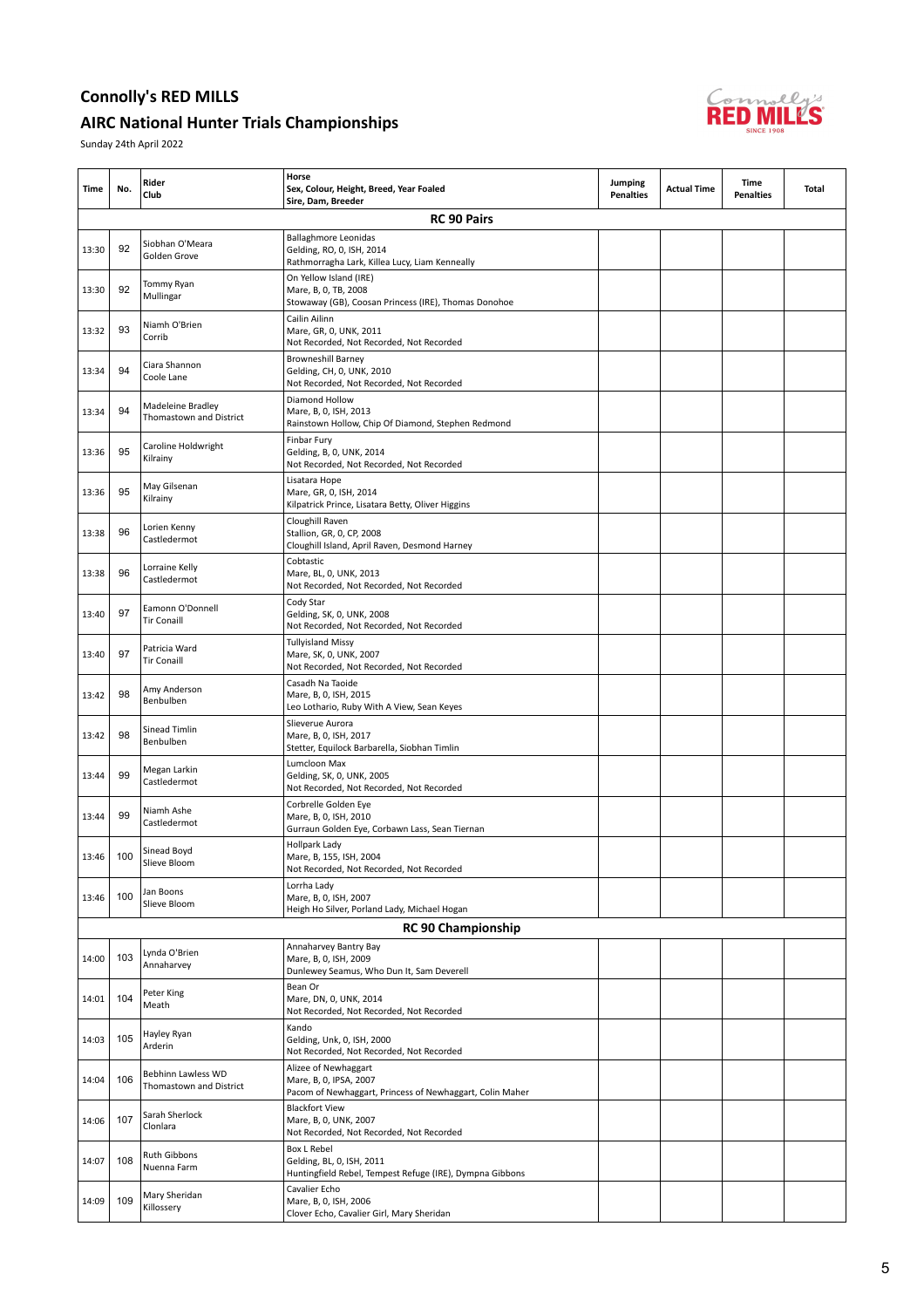#### AIRC National Hunter Trials Championships



| Time  | No. | Rider<br>Club                            | Horse<br>Sex, Colour, Height, Breed, Year Foaled<br>Sire, Dam, Breeder                                                             | Jumping<br><b>Penalties</b> | <b>Actual Time</b> | <b>Time</b><br><b>Penalties</b> | Total |
|-------|-----|------------------------------------------|------------------------------------------------------------------------------------------------------------------------------------|-----------------------------|--------------------|---------------------------------|-------|
| 14:10 | 110 | Mark Mulleady<br>Mosstown                | Cloonaugh Cruiser<br>Gelding, B, 0, ISH, 2016<br>Spirit House (USA), Vintage Belle, Eamonn Gallagher                               |                             |                    |                                 |       |
| 14:12 | 111 | Damien Quinn<br>Headfort                 | <b>Balline Bobby</b><br>Gelding, GR, 0, ISH, 2012<br>Prescotts Diamond, Balline Cloe, Fergus O' Neill                              |                             |                    |                                 |       |
| 14:13 | 112 | Katrina Clarke<br>Calliaghstown          | Ballysheil Bryan Boru<br>Gelding, SK, 0, UNK, 2003<br>Not Recorded, Not Recorded, Not Recorded                                     |                             |                    |                                 |       |
| 14:15 | 113 | <b>Graham Fleming</b><br>Mo Chara        | Diesel Power<br>Gelding, B, 0, UNK, 2007<br>Hi Kilrainey, Kilrainey Grey Dove, Vincent Loftus                                      |                             |                    |                                 |       |
| 14:16 | 114 | Eilish McCarthy<br>Tynagh                | Kilnadeema Rosie<br>Mare, B, 0, UNK, 2006<br>Not Recorded, Not Recorded, Not Recorded                                              |                             |                    |                                 |       |
| 14:18 | 115 | Marion Murphy<br>Ross House              | Dunlewey Gideon (CP)<br>Gelding, GR, 145, CP, 1997<br>Stradbally Bill, Dunlewey Genevra, Not Recorded                              |                             |                    |                                 |       |
| 14:19 | 116 | Stephanie Forde<br>Corrib                | Merlins Vixen<br>Mare, CH, 0, ISH, 2012<br>Mermus R, Afton, Willie Fahy                                                            |                             |                    |                                 |       |
| 14:21 | 117 | Dermot Hebron<br>Mosstown                | Derisney Glen Cool Dancer<br>Gelding, GR, 0, ID, 2012<br>Crosstown Dancer, Glensmill Cool Silver Legend, Dermot and Marissa Hebron |                             |                    |                                 |       |
| 14:22 | 118 | Kate O'Driscoll<br>Earl's Well           | As You Wish<br>Gelding, B, 0, ISH, 2010<br>Like A Clu, Tequilia, John Lacey                                                        |                             |                    |                                 |       |
| 14:24 | 119 | Grainne Farrell<br>Mosstown              | <b>Banagher Colin</b><br>Mare, B, 0, UNK, 2010<br>Not Recorded, Not Recorded, Not Recorded                                         |                             |                    |                                 |       |
| 14:25 | 120 | Gemma Quinn<br>Headfort                  | Happy Chap<br>Gelding, SK, 0, ISH, 2005<br>Cavalier Two For Joy, Ginger Fits, Finbar Mc Caul                                       |                             |                    |                                 |       |
| 14:27 | 121 | Gay Parkinson<br>Calliaghstown           | Millicent Surf<br>Mare, GR, 0, CP, 2007<br>Ashfield Festy, Roundpark Daisy, John O' Doherty                                        |                             |                    |                                 |       |
| 14:28 | 122 | <b>Emily Meagher</b><br>Friary           | Monanore Sully<br>Gelding, GR, 0, ISH, 2016<br>Plume De Kezeg, Togher Millie, Mairead and Senan Noonan                             |                             |                    |                                 |       |
| 14:30 | 123 | Patricia Farrell<br>Kilrainy             | Moylaw Brando<br>Gelding, DN, 0, UNK, 2008<br>Not Recorded, Not Recorded, Oliver Flanagan                                          |                             |                    |                                 |       |
| 14:31 | 124 | Cliona Coughlan<br>Annaharvey            | Ms Annaharvey Heather<br>Mare, GR, 0, ID, 2009<br>Star Kingdom, Cloughroe Rosanna, Martin Cahill                                   |                             |                    |                                 |       |
| 14:33 | 125 | Jason McNulty<br>Burren                  | Mr Diego<br>Gelding, B, 0, ISH, 2011<br>O.B.O.S. Quality 004, Diamond Lady Cavalier, James J Murphy                                |                             |                    |                                 |       |
| 14:34 | 126 | Ursula Fitzpatrick<br>Annaharvey         | <b>Tinnakill Kizzy</b><br>Mare, B, 0, ISH, 2012<br>Brock Lodge Buster, Larragan Star, Ursula Fitzpatrick                           |                             |                    |                                 |       |
| 14:37 | 128 | Joe Conway<br>Kilrainy                   | Prospect Cruise<br>Gelding, GR, 0, ISH, 2002<br>Bahrain Cruise, Prospect Force, Eamon Grealish                                     |                             |                    |                                 |       |
| 14:39 | 129 | Tessa Nielsen<br>Burren                  | Smog (IRE)<br>Gelding, GR, 0, TB, 2007<br>Verglas (IRE), Dollysister (FR), Airlie Stud                                             |                             |                    |                                 |       |
| 14:40 | 130 | Katherine Chinn<br>Killegar              | Rosie<br>Mare, SK, 0, UNK, 2007<br>Not Recorded, Not Recorded, Not Recorded                                                        |                             |                    |                                 |       |
| 14:42 | 131 | Natasha Mitchell<br>Burren               | Wolf Bitz<br>Mare, SK, 0, ISH, 2010<br>Cavalier Two For Joy, Moygrehan Daisy, Sean Carter                                          |                             |                    |                                 |       |
| 14:43 | 132 | Ellie O'Neill<br>Thomastown and District | Zaras Zodiacal Light<br>Mare, B, 0, UNK, 2008<br>Not Recorded, Not Recorded, Not Recorded                                          |                             |                    |                                 |       |
| 14:45 | 133 | Marion Kennedy<br>Clonshire              | Moat Miss<br>Mare, B, 0, ISH, 2008<br>Birdhill Clover, Dubh Alainn, Thomas J O'Malley                                              |                             |                    |                                 |       |
| 14:46 | 134 | Bria Speakman<br>Greenvalley             | Moneyribbon Hero<br>Stallion, CR, 0, CP, 2008<br>Canal Laura's Boy, Kylemore Lass, Donal Kennedy                                   |                             |                    |                                 |       |
| 14:48 | 135 | Denise Murphy<br>Earl's Well             | <b>SHL Point Taken</b><br>Mare, B, 0, UNK, 2016<br>Dilshaan (GB), Not Recorded, Not Recorded                                       |                             |                    |                                 |       |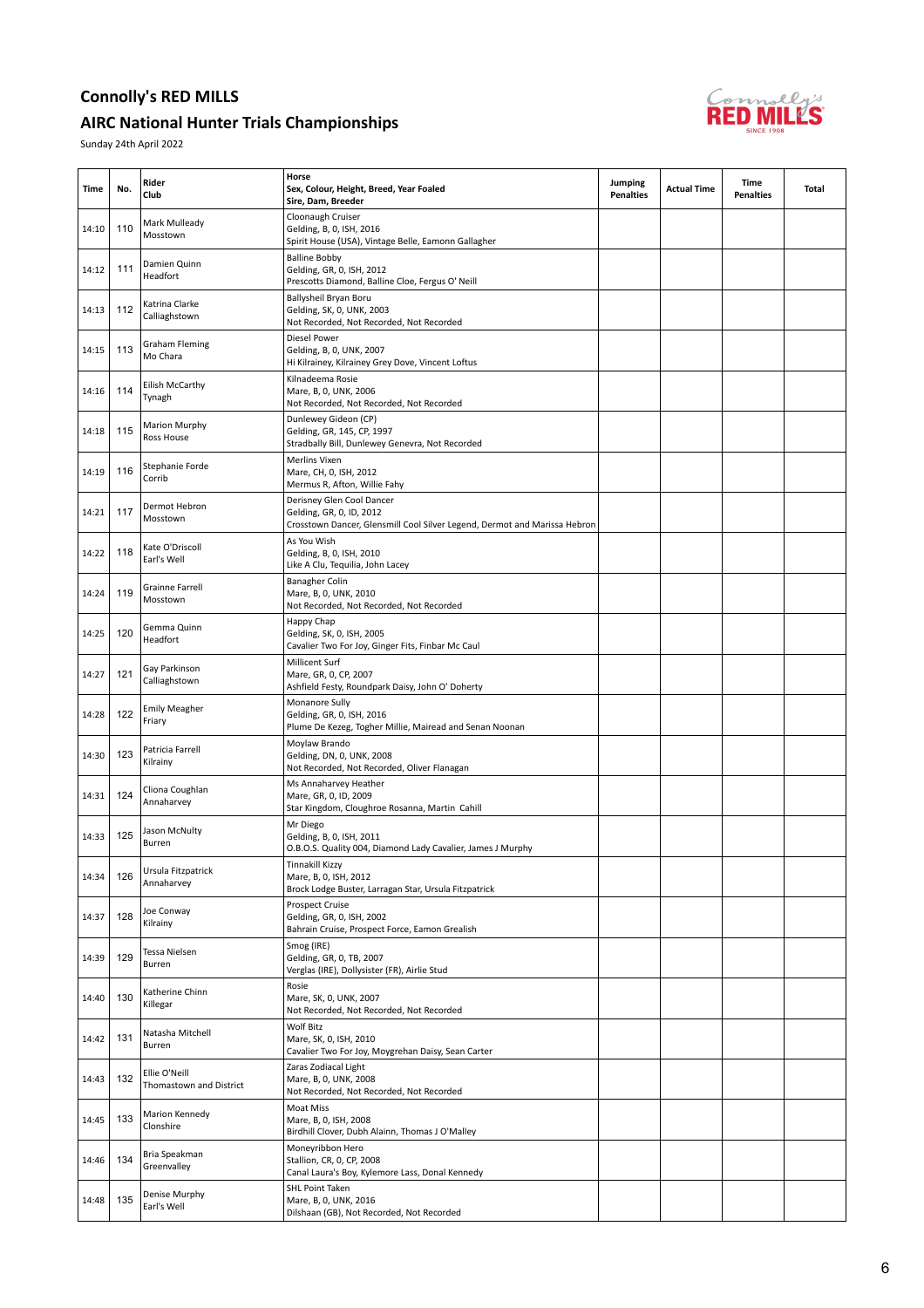#### AIRC National Hunter Trials Championships



| Time  | No. | Rider<br>Club                                | Horse<br>Sex, Colour, Height, Breed, Year Foaled<br>Sire, Dam, Breeder                                           | Jumping<br><b>Penalties</b> | <b>Actual Time</b> | Time<br><b>Penalties</b> | Total |
|-------|-----|----------------------------------------------|------------------------------------------------------------------------------------------------------------------|-----------------------------|--------------------|--------------------------|-------|
| 14:49 | 136 | Tommy Ryan<br>Mullingar                      | Diamond Chateau<br>Mare, B, 0, AES, 2010<br>Quidam De Revel, Javote D SF, Tony Keating                           |                             |                    |                          |       |
| 14:51 | 137 | Ronan Rooney<br>Corrib                       | Gortmore Cailin Rua<br>Mare, Unk, 0, ISH, 2007<br>Temple Clover, Lis an Uisce, H and M Biegel                    |                             |                    |                          |       |
| 14:52 | 138 | Siobhan O'Meara<br>Golden Grove              | Ballaghmore Leonidas<br>Gelding, RO, 0, ISH, 2014<br>Rathmorragha Lark, Killea Lucy, Liam Kenneally              |                             |                    |                          |       |
| 14:54 | 139 | Niamh O'Brien<br>Corrib                      | Cailin Ailinn<br>Mare, GR, 0, UNK, 2011<br>Not Recorded, Not Recorded, Not Recorded                              |                             |                    |                          |       |
| 14:55 | 140 | Ciara Shannon<br>Coole Lane                  | <b>Browneshill Barney</b><br>Gelding, CH, 0, UNK, 2010<br>Not Recorded, Not Recorded, Not Recorded               |                             |                    |                          |       |
| 14:57 | 141 | May Gilsenan<br>Kilrainy                     | Lisatara Hope<br>Mare, GR, 0, ISH, 2014<br>Kilpatrick Prince, Lisatara Betty, Oliver Higgins                     |                             |                    |                          |       |
| 14:58 | 142 | Madeleine Bradley<br>Thomastown and District | Diamond Hollow<br>Mare, B, 0, ISH, 2013<br>Rainstown Hollow, Chip Of Diamond, Stephen Redmond                    |                             |                    |                          |       |
| 15:00 | 143 | Eamonn O'Donnell<br><b>Tir Conaill</b>       | Cody Star<br>Gelding, SK, 0, UNK, 2008<br>Not Recorded, Not Recorded, Not Recorded                               |                             |                    |                          |       |
| 15:01 | 144 | Lorraine Kelly<br>Castledermot               | Cobtastic<br>Mare, BL, 0, UNK, 2013<br>Not Recorded, Not Recorded, Not Recorded                                  |                             |                    |                          |       |
| 15:03 | 145 | Amy Anderson<br>Benbulben                    | Casadh Na Taoide<br>Mare, B, 0, ISH, 2015<br>Leo Lothario, Ruby With A View, Sean Keyes                          |                             |                    |                          |       |
| 15:04 | 146 | Peter King<br>Meath                          | Kilmessan Draiocht Dubh<br>Gelding, BL, 0, UNK, 2012<br>Not Recorded, Not Recorded, Not Recorded                 |                             |                    |                          |       |
| 15:06 | 147 | Derry Walker WD<br>Rathangan                 | Attila<br>Gelding, SK, 0, UNK, 2003<br>Not Recorded, Not Recorded, Not Recorded                                  |                             |                    |                          |       |
|       |     |                                              | <b>Mixed Pairs</b>                                                                                               |                             |                    |                          |       |
| 15:16 | 150 | Geraldine McMahon<br>Burren                  | Greenlough Hero<br>Gelding, B, 0, ISH, 2015<br>Querlybet Hero, Greenlough Lady, John Lowry                       |                             |                    |                          |       |
| 15:16 | 150 | Suzanne Arthur<br>Burren                     | <b>Callows Rising</b><br>Gelding, GR, 0, ID, 2016<br>Cooloo Crest, Callows Easter, Maeve O'Meara                 |                             |                    |                          |       |
| 15:18 | 151 | Christina Kavanagh<br>Carne                  | Russelstown Nightshade<br>Mare, B, 0, ISH, 2013<br>Royal Concorde, AFS Grace Kelly, MJ Kavanagh                  |                             |                    |                          |       |
| 15:18 | 151 | Emma Roche<br>Carne                          | <b>Hayesland Sunrise</b><br>Mare, BL, 0, ISH, 2014<br>Killinick Bouncer, Hayesland Beauty, Declan Roche          |                             |                    |                          |       |
| 15:20 | 152 | Aoife Horan<br>Castledermot                  | Holy Wells Bella<br>Mare, GR, 0, ID, 2015<br>Grandpas Diamond, Grey Thunder Girl, Dermot Shaughnessy             |                             |                    |                          |       |
| 15:20 | 152 | Leonard Reamsbottom<br>Coole Lane            | <b>Lightening Spirit</b><br>Mare, B, 0, ISH, 2007<br>Crannagh Hero, Allezs Flight, Michael J Hogan               |                             |                    |                          |       |
| 15:22 | 153 | Megan Coxford<br>Inishowen                   | Carrickview Under Cover<br>Mare, BL, 0, ISH, 2013<br>S Creevagh Ferro Ex Siebe, Lougherne Let's Go, Trish Rogers |                             |                    |                          |       |
| 15:22 | 153 | Mark Ward<br><b>Tir Conaill</b>              | Wild Child<br>Mare, SK, 0, ISH, 2009<br>S Creevagh Ferro Ex Siebe, Omagh Lightning, Brian Mc Laughlin            |                             |                    |                          |       |
|       |     |                                              | <b>RC 100 Championship</b>                                                                                       |                             |                    |                          |       |
| 15:40 | 155 | Fiona Fitton<br>Earl's Well                  | <b>Ballinhassig Prince</b><br>Gelding, B, 168, UNK, 2007<br>Welcome Diamond, Not Recorded, Not Recorded          |                             |                    |                          |       |
| 15:42 | 156 | Abbie Walker<br>Rathangan                    | If Ever A Rogue<br>Gelding, B, 0, UNK, 2008<br>Not Recorded, Not Recorded, Not Recorded                          |                             |                    |                          |       |
| 15:44 | 157 | Barry Magan<br>Meath                         | Itwassntme<br>Gelding, GR, 0, ISH, 2008<br>Cut The Mustard (IRE), Ramble Way (ISH), Patrick Fenlon               |                             |                    |                          |       |
| 15:46 | 158 | lan Quinlan<br>Meath                         | Cruise Control II<br>Gelding, GR, 0, UNK, 2013<br>Not Recorded, Not Recorded, Not Recorded                       |                             |                    |                          |       |